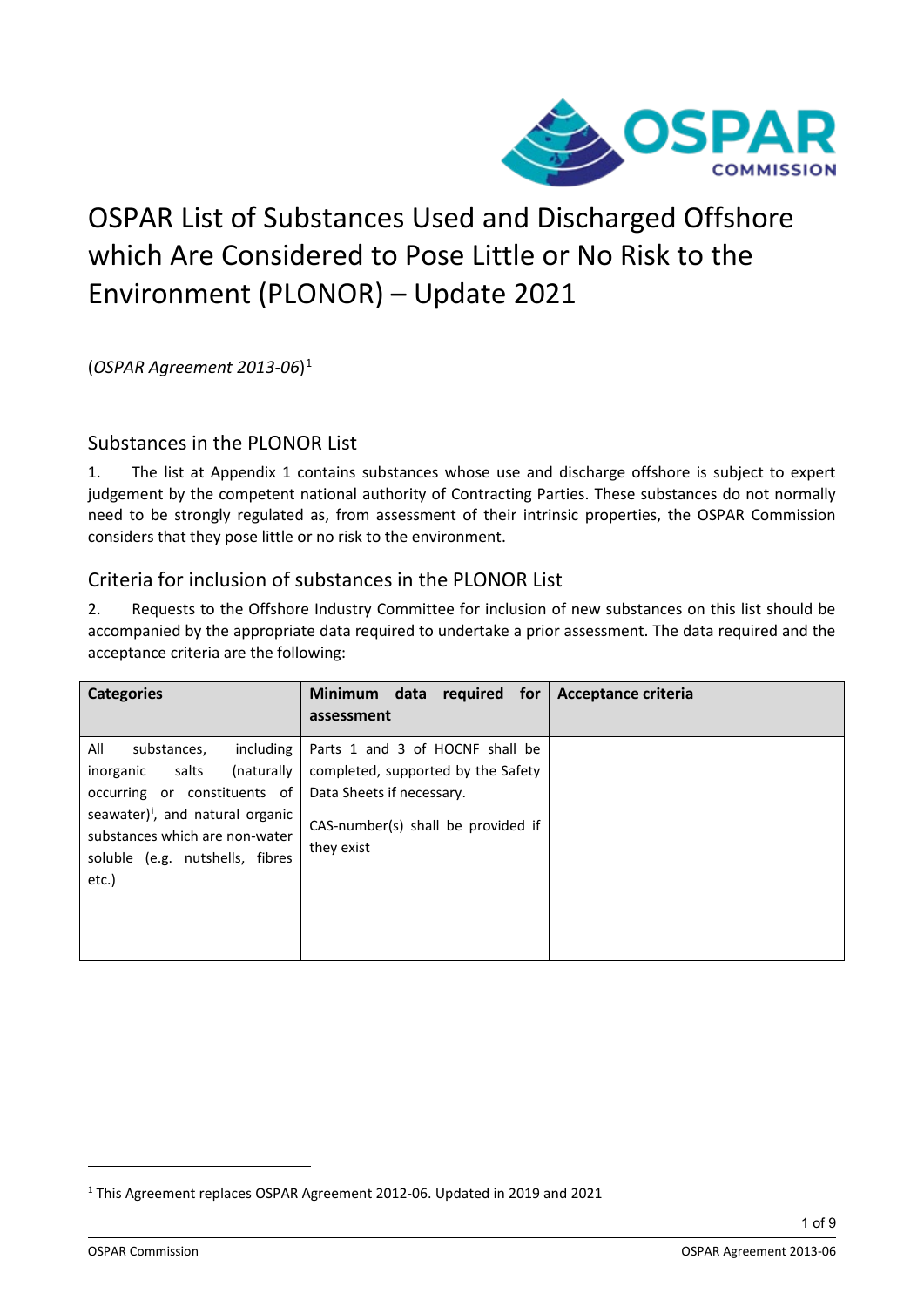| Classification<br>with<br>hazard<br>statements<br>according to Council Regulation 1272/2008,<br>Annex VI does not lead to any of the<br>following hazard statements: H400, H410,<br>H411, H412, H413". |
|--------------------------------------------------------------------------------------------------------------------------------------------------------------------------------------------------------|
| The substance is not Carcinogenic<br>(cat 1A & 1B) <sup>iii</sup> , Mutagenic (cat 1A & 1B) <sup>iii</sup> or<br>Toxic for Reproduction (Cat 1A, 1B & 2) <sup>iii</sup>                                |

| In addition:                                                            |                                                                                                                                                                                                                                                                                                                                                                                               |                                                                                                                                             |
|-------------------------------------------------------------------------|-----------------------------------------------------------------------------------------------------------------------------------------------------------------------------------------------------------------------------------------------------------------------------------------------------------------------------------------------------------------------------------------------|---------------------------------------------------------------------------------------------------------------------------------------------|
| Soluble organic substances (e.g.<br>salts, acids, glycols and alcohols) | Part 2 of HOCNF:<br>$\blacksquare$<br>literature data or test results<br>relating to accumulation potential<br>(e.g. log P <sub>ow</sub> or BCF or Molecular<br>Weight);<br>literature data or test results<br>relating to biodegradation,<br>in<br>accordance with marine protocols<br>(e.g OECD 306) or freshwater data<br>(e.g. OECD 301 ready series)<br>applying a safety factor of 0.7; | LC50 or EC50> 100 mg/l, and<br>log Pow <3 or BCF<100 or MW>700; and<br>$\blacksquare$<br>substance readily biodegradable.<br>$\blacksquare$ |
| Insoluble<br>man-made<br>organic<br>substances                          | literature data or test results<br>for marine or freshwater toxicity;<br>literature data or test results<br>relating to exposure pathways; e.g.<br>effects on sediment re-working<br>organisms;<br>literature data or test results<br>$\overline{\phantom{a}}$<br>relating to biodegradation.                                                                                                 |                                                                                                                                             |
| Minerals                                                                | literature data or test results<br>relating to exposure pathways; e.g.<br>effects on sediment re-working<br>organisms                                                                                                                                                                                                                                                                         |                                                                                                                                             |
| Substances exempted<br>under<br><b>REACH Annex IV</b>                   | additional<br>N <sub>o</sub><br>data<br>requirements                                                                                                                                                                                                                                                                                                                                          |                                                                                                                                             |
| Substances meeting the criteria<br>of REACH Annex V                     | Sponsor Contracting Parties<br>$\blacksquare$<br>will advise on additional data<br>requirements for specific substances                                                                                                                                                                                                                                                                       | $\blacksquare$                                                                                                                              |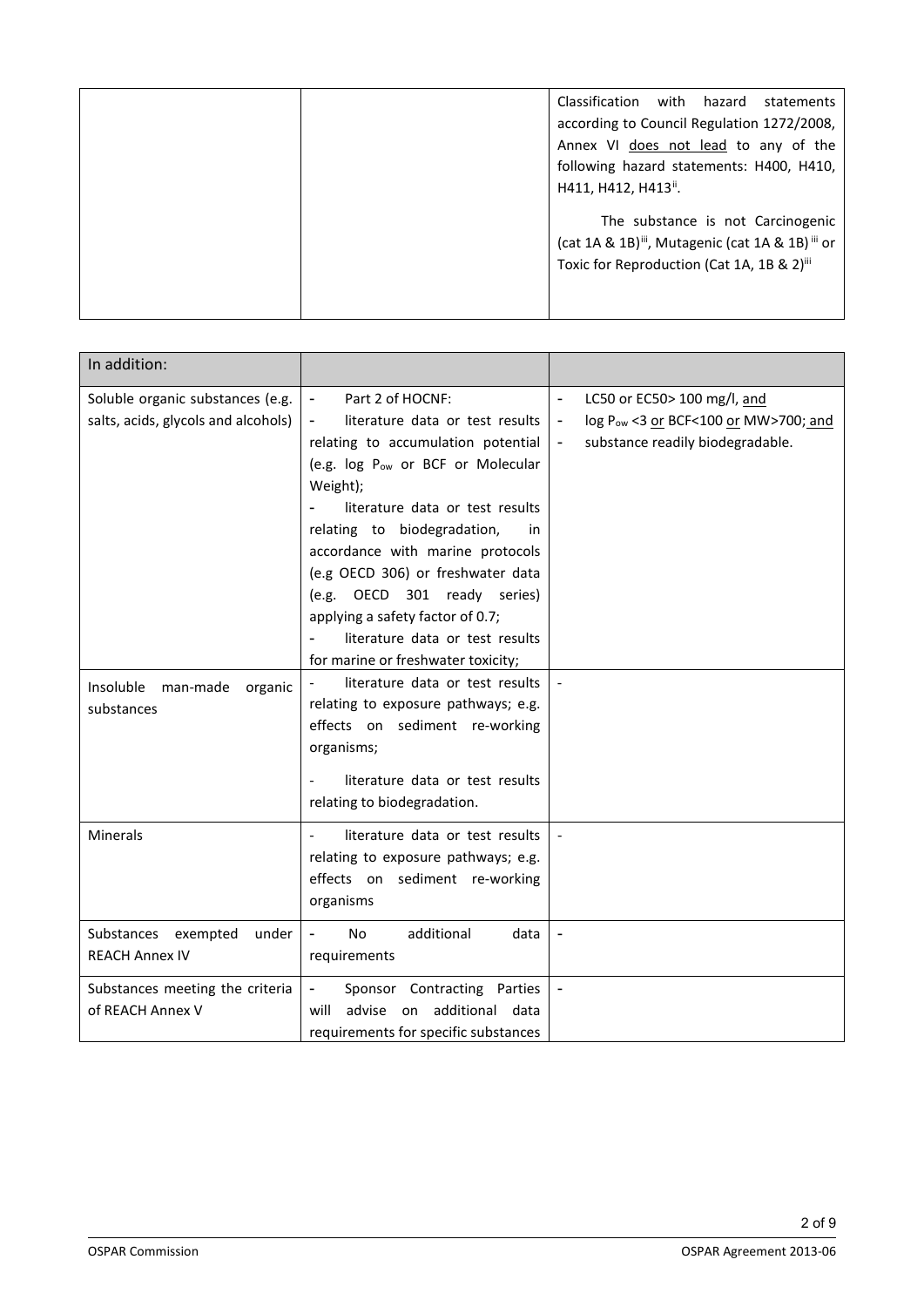Procedure for including new substances in the PLONOR List, for including new CAS Numbers for existing substances on the list, or for removing substances from the List.

3. Any supplier, vendor or organisation wishing to put forward a new candidate substance for inclusion in the PLONOR List, or to add additional CAS numbers to substances already on the PLONOR List, should submit a request to a sponsor Contracting Party. The data<sup>[iv](#page-7-0)</sup> for new substances should be submitted in accordance with the criteria above.

4. The sponsor Contracting Party should review the data to ensure that the criteria are met and that they are satisfied with the data presented. If the sponsor Contracting Party considers that the request should be approved, that Contracting Party should then circulate the data, preferably in electronic form, to the List of National Contact Points Concerning Chemicals used Offshore (see the appropriate Annex of the most recent OIC Summary Record) at least 20 weeks before the annual meeting of the Offshore Industry Committee, with a recommendation for inclusion of substances in the PLONOR list or the inclusion of additional CAS numbers for substance already on the list.

5. The national contact points under the lead of the sponsor Contracting Party should work in accordance with the working procedures for intersessional correspondence groups as described in the current version of the Rules of Procedure of the OSPAR Commission. Following receipt of any comments from the national contact points, within the specified deadlines, the sponsor Contracting Party should prepare a final proposal for consideration at the annual meeting of the Offshore Committee. The proposal should be submitted by the sponsor Contracting Party at least six weeks before the annual meeting and should contain a short description of comments or objections raised by Contracting Parties and the way in which the sponsor Contracting Party has taken these comments or objections into account in their final proposal to OIC.

6. Requests to remove substances from the PLONOR list can only be generated by Contracting Parties, and must be the subject of a proposal for consideration at the annual meeting of the Offshore Industry Committee. The proposal should be submitted by the relevant Contracting Party at least six weeks before the annual meeting and must contain a reasoned cause of concern related to the criteria mentioned in paragraph 2 above. Such requests should also be accompanied by the data required for assessment by OIC.

7. Adoption of any proposal submitted to OIC will require the unanimous approval of the Contracting Parties represented at OIC.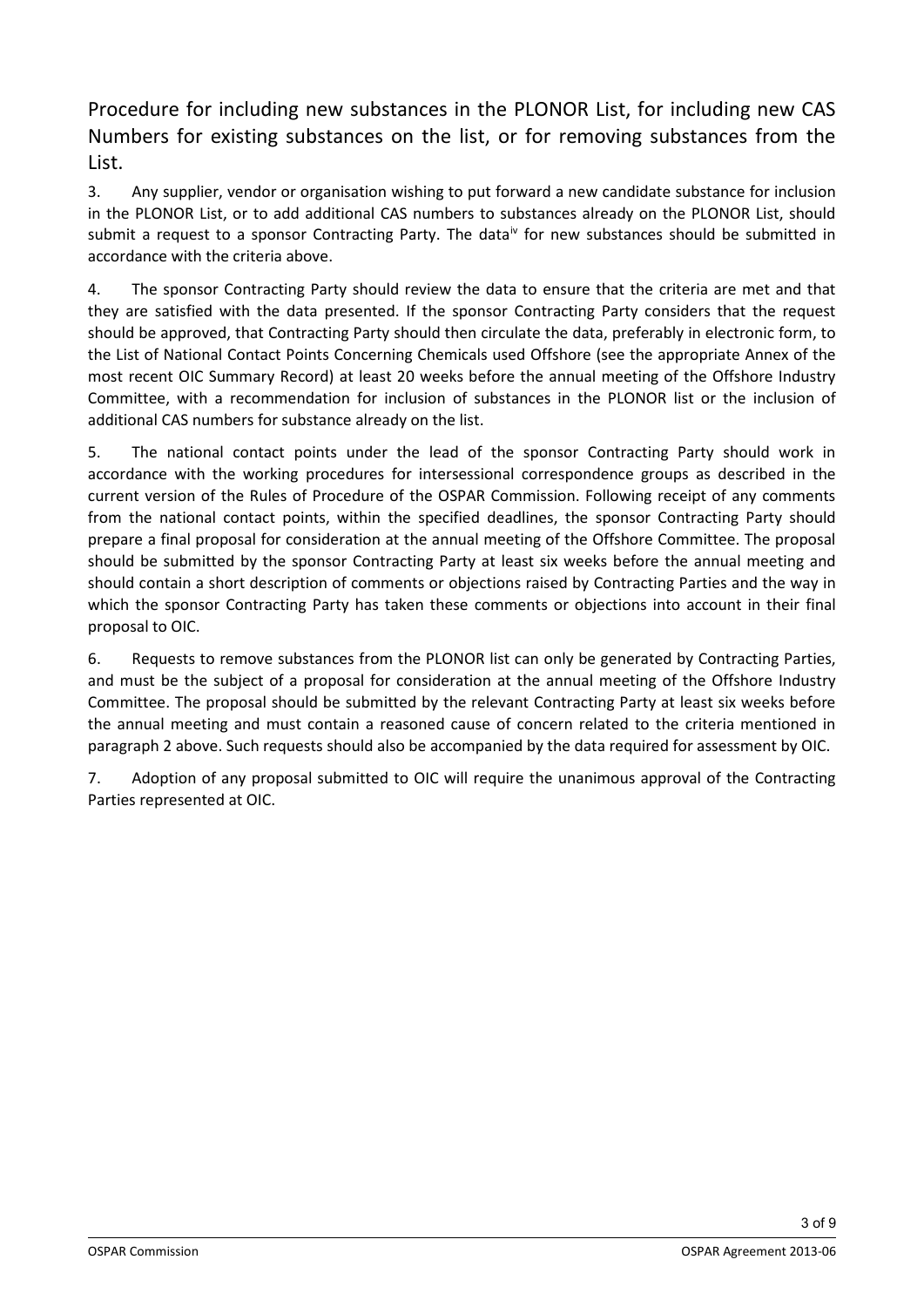## OSPAR List of Substances Used and Discharged Offshore which Are Considered to Pose Little or No Risk to the Environment (PLONOR)

| <b>CAS Number</b> | <b>EC/List Number</b> | Substance / Synonyms <sup>v</sup>                                                 |
|-------------------|-----------------------|-----------------------------------------------------------------------------------|
| 64-19-7           | 200-580-7             | Acetic acid                                                                       |
| 1335-30-4         | 215-628-2             | Aluminium silicate                                                                |
| 12141-46-7        | 235-253-8             | Aluminium silicate (Al2SiO <sub>5</sub> )                                         |
| 12068-56-3        | 235-102-6             | Aluminium silicate (Al6Si2O13)                                                    |
| 1318-93-0         | 215-288-5             | Aluminium silicate (Montmorillonite)                                              |
| 10043-01-3        | 233-135-0             | Aluminium sulphate                                                                |
| 7722-76-1         | 231-764-5             | Ammonium dihydrogen phosphate ((NH <sub>4</sub> )H <sub>2</sub> PO <sub>4</sub> ) |
| 10124-31-9        | 233-330-0             | Ammonium acid phosphate / phosphoric acid, ammonium salt                          |
|                   |                       | $(NH3.xH3 PO4)$                                                                   |
| 10192-30-0        | 233-469-7             | Ammonium bisulphite                                                               |
| 12125-02-9        | 235-186-4             | Ammonium chloride                                                                 |
| 1336-21-6         | 215-647-6             | Ammonium hydroxide                                                                |
| 10196-04-0        | 233-484-9             | Ammonium sulphite                                                                 |
| 9000-92-4         | 232-567-7             | Amylase                                                                           |
| 9000-91-3         | 232-566-1             | Amylase $\beta$                                                                   |
| 9032-08-0         | 232-877-2             | Amylase γ, amylase gluco                                                          |
| 9000-85-5         | 232-560-9             | Amylase, bacterial                                                                |
| 9013-01-8         | 232-742-8             | Amylase, fungal                                                                   |
| 9067-73-6         | 232-956-1             | Amylase, iso vi                                                                   |
| 9005-84-9         | 232-686-4             | Amylodextrin (starch, soluble)                                                    |
| $50 - 81 - 7$     | 200-066-2             | Ascorbic acid                                                                     |
| 12174-11-7        |                       | Attapulgite clay                                                                  |
| 1327-41-9         | 215-477-2             | Basic aluminium chloride                                                          |
| 13462-86-7        | 236-664-5             | <b>Barite</b>                                                                     |
| 7727-43-7         | 231-784-4             | Barium sulphate                                                                   |
| 1302-78-9         | 215-108-5             | Bentonite                                                                         |
| 70131-50-9        | 274-324-8             | Bentonite, acid-leached                                                           |
| $71-36-3$         | 200-751-6             | Butanol (Butan-1-ol)                                                              |
| 15245-12-2        | 239-289-5             | Calcium ammonium nitrate                                                          |
| 7789-41-5         | 232-164-6             | Calcium bromide                                                                   |
| 471-34-1          | 207-439-9             | Calcium carbonate                                                                 |
| 1317-65-3         | 215-279-6             | Calcium carbonate (marble or limestone)                                           |
| 10043-52-4        | 233-140-8             | Calcium chloride                                                                  |
| 1305-62-0         | 215-137-3             | Calcium hydroxide                                                                 |
| 8061-52-7         |                       | Calcium lignosulphate                                                             |
| 10124-37-5        | 233-332-1             | Calcium nitrate                                                                   |
| 1305-78-8         | 215-138-9             | Calcium oxide (lime)                                                              |
| 10103-46-5        | 233-283-6             | Calcium phosphate                                                                 |
| 7758-23-8         | 231-837-1             | Calcium dihydrogen phosphate (Ca(H <sub>2</sub> PO <sub>4</sub> ) <sub>2</sub> )  |
| 7790-76-3         | 232-221-5             | Calcium diphosphate (Ca2P2O7) or Dicalcium pyrophosphate                          |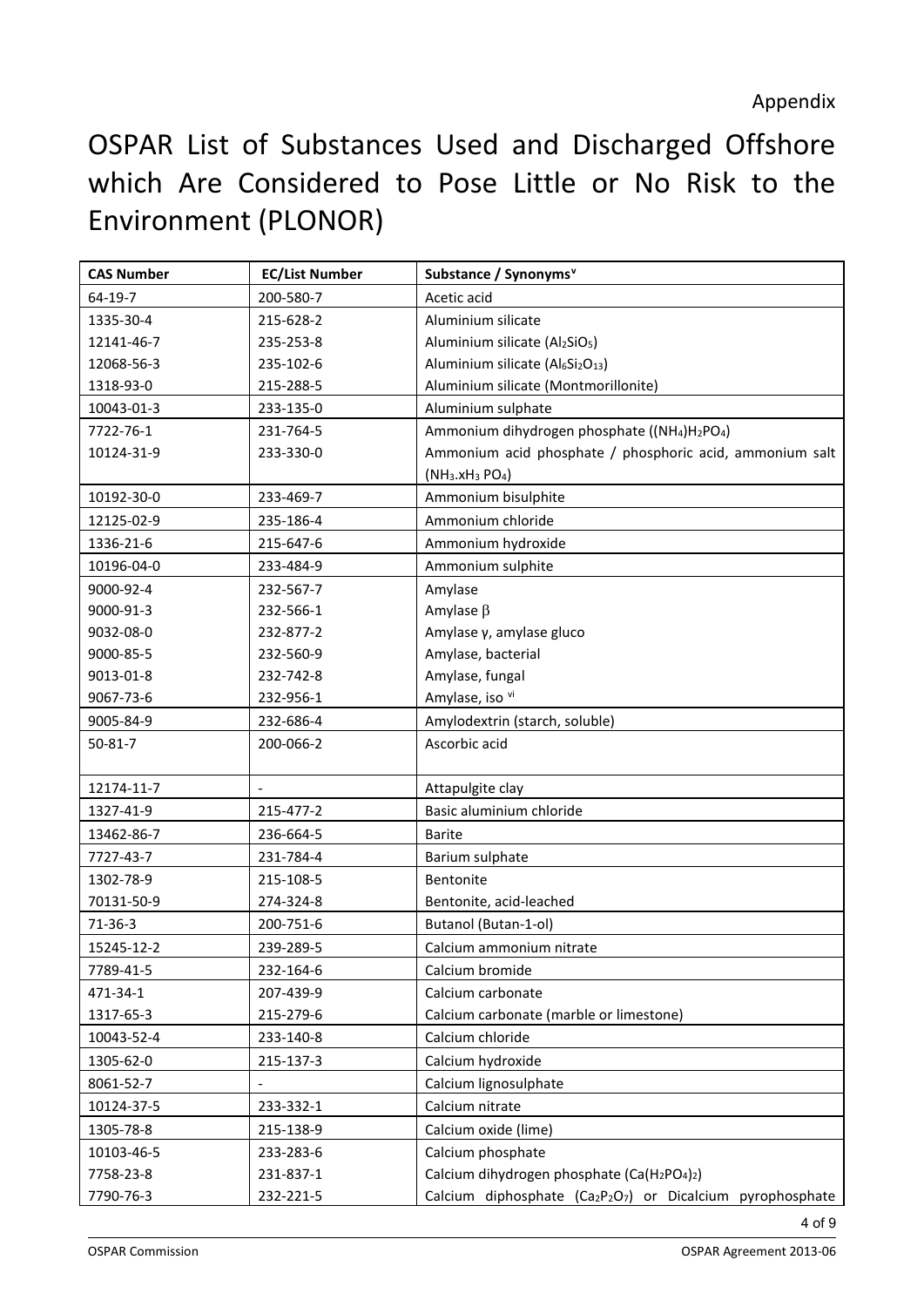| <b>CAS Number</b> | <b>EC/List Number</b> | Substance / Synonyms <sup>v</sup>                                          |
|-------------------|-----------------------|----------------------------------------------------------------------------|
|                   |                       | $(Ca_{1/2}H_4O_7P_2)$                                                      |
| 7757-93-9         | 231-826-1             | Calcium hydrogen phosphate (CaHPO <sub>4</sub> )                           |
| 7758-87-4         | 231-840-8             | Calcium orthophosphate (Ca <sub>3</sub> (PO <sub>4</sub> ) <sub>2</sub> )  |
| 1592-23-0         | 216-472-8             | Calcium stearate                                                           |
| 7778-18-9         | 231-900-3             | Calcium sulphate (Gypsum)                                                  |
| 65997-15-1        | 266-043-4             | Cement, Grade G                                                            |
| 77-92-9           | 201-069-1             | Citric acid                                                                |
|                   |                       |                                                                            |
| 65996-61-4        | 265-995-8             | Cellulose fibre                                                            |
| 9004-34-6         | 232-674-9             | Cellulose crystalline                                                      |
|                   |                       | Cotton seed hulls                                                          |
| 61790-53-2        | 612-383-7             | Diatomaceous earth                                                         |
| 91053-39-3        | 293-303-4             | Diatomaceous earth, calcined (Kieselguhr calcined)                         |
| 10034-77-2        | 233-107-8             | Dicalcium silicate                                                         |
| 15630-89-4        | 239-707-6             | Disodium carbonate, compounded with hydrogen peroxide (2:3)                |
| 16389-88-1        | 240-440-2             | Dolomite                                                                   |
|                   |                       |                                                                            |
|                   |                       |                                                                            |
| 10028-22-5        | 233-072-9             | Ferric sulphate                                                            |
| 12003-38-2        | 234-426-5             | Fluorophlogopite (Mica, synthetic)                                         |
| 63-71-3           | 209-259-6             | Ferrous carbonate                                                          |
| 64-18-6           | 200-579-1             | Formic acid (HCOOH)                                                        |
|                   |                       | Glass beads                                                                |
| $56 - 81 - 5$     | 200-289-5             | Glycerine                                                                  |
| 7782-42-5         | 231-955-3             | Graphite                                                                   |
| 7440-44-0         | 931-328-0             | Carbon                                                                     |
|                   | 931-334-3             |                                                                            |
| 9000-30-0         | 232-536-8             | Guar gum                                                                   |
| 9004-62-0         | 618-387-5             | Hydroxyethyl cellulose, 2-Hydroxyethyl ether cellulose                     |
| 39421-75-5        | 609-675-1             | Hydroxypropyl guar gum <sup>vi</sup>                                       |
| 12168-52-4        | 308-551-1             | Ilmenite                                                                   |
| 10290-71-8        | 233-647-4             | Iron carbonatevi                                                           |
| 563-71-3          | 209-259-6             | Iron carbonate (FeCO <sub>3</sub> )                                        |
| 62997-05-1        | 613-129-8             | Iron (II) lignosulphonate                                                  |
| 39331-38-9        | 609-650-5             | Iron lignosulphonate, all oxidation states                                 |
| 1332-37-2         | 215-570-8             | Iron oxides                                                                |
| 1317-60-8         | 215-275-4             | Iron oxide, Hematite (Fe2O3)                                               |
| 1345-25-1         | 215-721-8             | Iron (II) oxide (FeO)                                                      |
| 1309-37-1         | 215-168-2             | Iron (III) oxide (Fe2O3)                                                   |
| 1317-61-9         | 215-277-5             | Mixed iron (II + III) oxide / iron oxide (Fe <sub>3</sub> O <sub>4</sub> ) |
| 67-63-0           | 200-661-7             | Isopropanol                                                                |
| 1332-58-7         | 310-194-1             | Kaolin                                                                     |
| 63-42-3           | 200-559-2             | Lactose                                                                    |
| 8002-43-5         | 232-307-2             | Lecithin                                                                   |
| 8030-76-0         | 310-129-7             | Lecithins, soya (soya beans)                                               |
| 9005-53-2         | 232-682-2             | Lignin                                                                     |
| 8002-53-7         | 232-313-5             | Lignite                                                                    |
| 1305-78-8         | 215-138-9             | Lime (calcium oxide)                                                       |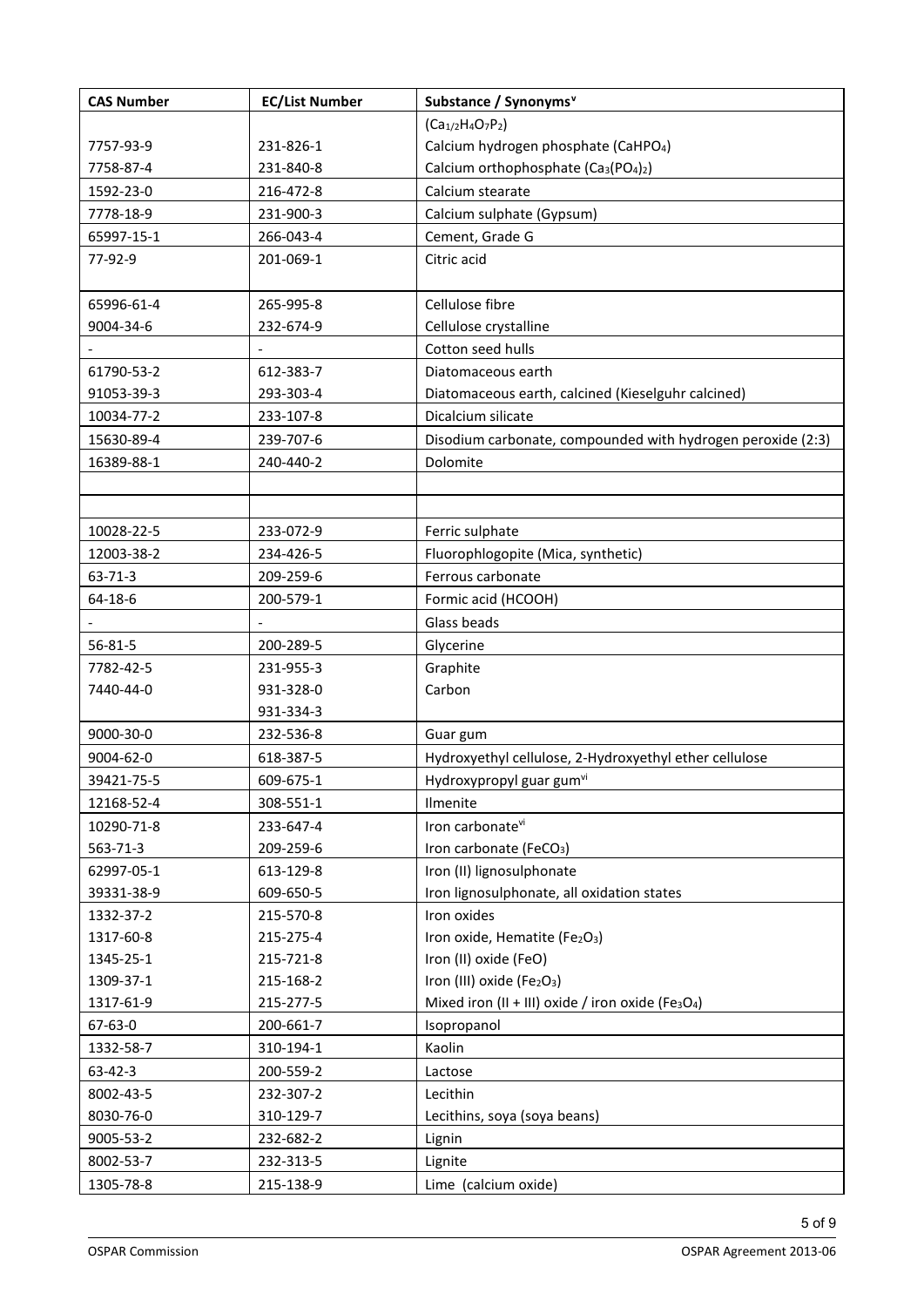| <b>CAS Number</b> | <b>EC/List Number</b> | Substance / Synonyms <sup>v</sup>                                                        |
|-------------------|-----------------------|------------------------------------------------------------------------------------------|
| 7786-30-3         | 232-094-6             | Magnesium chloride                                                                       |
| 1309-48-4         | 215-171-9             | Magnesium oxide                                                                          |
| 68412-28-2        | 270-182-6             | Magnesium hydroxide (lightly calcinated) <sup>vi</sup>                                   |
| 1309-42-8         | 215-170-3             | Magnesium hydroxide                                                                      |
| 1317-35-7         | 215-266-5             | Manganese tetraoxide                                                                     |
| 67-56-1           | 200-659-6             | Methanol                                                                                 |
| 12001-26-2        | 310-127-6             | Mica group minerals                                                                      |
| $107 - 21 - 1$    | 203-473-3             | Monoethylenglycol                                                                        |
|                   |                       | Nutshells                                                                                |
|                   |                       | Olive pits                                                                               |
|                   |                       | Polysaccharide containing glucose, mannose and glucoronic acid                           |
|                   |                       | units                                                                                    |
| 65997-15-1        | 266-043-4             | Portland cement clinker                                                                  |
| 584-08-7          | 209-529-3             | Potash                                                                                   |
| 298-14-6          | 206-059-0             | Potassium bicarbonate                                                                    |
| 584-08-7          | 209-529-3             | Potassium carbonate                                                                      |
| 7447-40-7         | 231-211-8             | Potassium chloride                                                                       |
| 590-29-4          | 209-677-9             | Potassium formate                                                                        |
| 7681-11-0         | 231-659-4             | Potassium iodide, anhydrous                                                              |
| 7757-79-1         | 231-818-8             | Potassium nitrate                                                                        |
| 16068-46-5        | 240-213-8             | Potassium phosphate                                                                      |
| 7758-11-4         | 231-834-5             | Potassium phosphate dibasic (K2HPO4 or H3O4P.2K)                                         |
| 7778-53-2         | 231-907-1             | Potassium phosphate tribasic (K3PO4)                                                     |
| 7778-77-0         | 231-913-4             | Potassium phosphate monobasic (KH2PO4)                                                   |
| 14887-42-4        | 238-961-5             | Phosphoric acid, potassium salt (2:1) (KH <sub>5</sub> (PO <sub>4</sub> ) <sub>2</sub> ) |
| 9005-25-8         | 232-679-6             | Pregelatinized potato starch                                                             |
| $71-23-8$         | 200-746-9             | Propanol                                                                                 |
| 7758-16-9         | 231-835-0             | Pyrophosphate (sodium acid pyrophosphate; SAPP)                                          |
| 63231-67-4        |                       | Silica gel                                                                               |
| 1343-98-2         | 215-683-2             | Silicic acid                                                                             |
| 69012-64-2        | 273-761-1             | Silica fume                                                                              |
| 14808-60-7        | 238-878-4             | Silica sand                                                                              |
| 7631-86-9         | 231-545-4             | Silicon dioxide                                                                          |
| 127-09-3          | 204-823-8             | Sodium acetate                                                                           |
| 532-32-1          | 208-534-8             | Sodium benzoate                                                                          |
| 144-55-8          | 205-633-8             | Sodium bicarbonate                                                                       |
| 7631-90-5         | 231-548-0             | Sodium bisulphite                                                                        |
| 7681-57-4         | 231-673-0             | Sodium metabisulphite (Na2S2O <sub>5</sub> )                                             |
| 7647-15-6         | 231-599-9             | Sodium bromide                                                                           |
| 497-19-8          | 207-838-8             | Sodium carbonate (Soda ash)                                                              |
| 9004-32-4         |                       | Sodium carboxymethylcellulose                                                            |
| 7647-14-5         | 231-598-3             | Sodium chloride                                                                          |
| 141-53-7          | 205-488-0             | Sodium formate                                                                           |
| 8061-51-6         |                       | Sodium lignosulphonate                                                                   |
| 7631-99-4         | 231-554-3             | Sodium nitrate                                                                           |
| 7632-00-0         | 231-555-9             | Sodium nitrite (NaNO <sub>2</sub> )                                                      |
| 7632-05-5         | 231-558-5             | Sodium phosphate                                                                         |
| 7558-80-7         | 231-449-2             | Sodium dihydrogen phosphate (NaH <sub>2</sub> PO <sub>4</sub> )                          |

6 of 9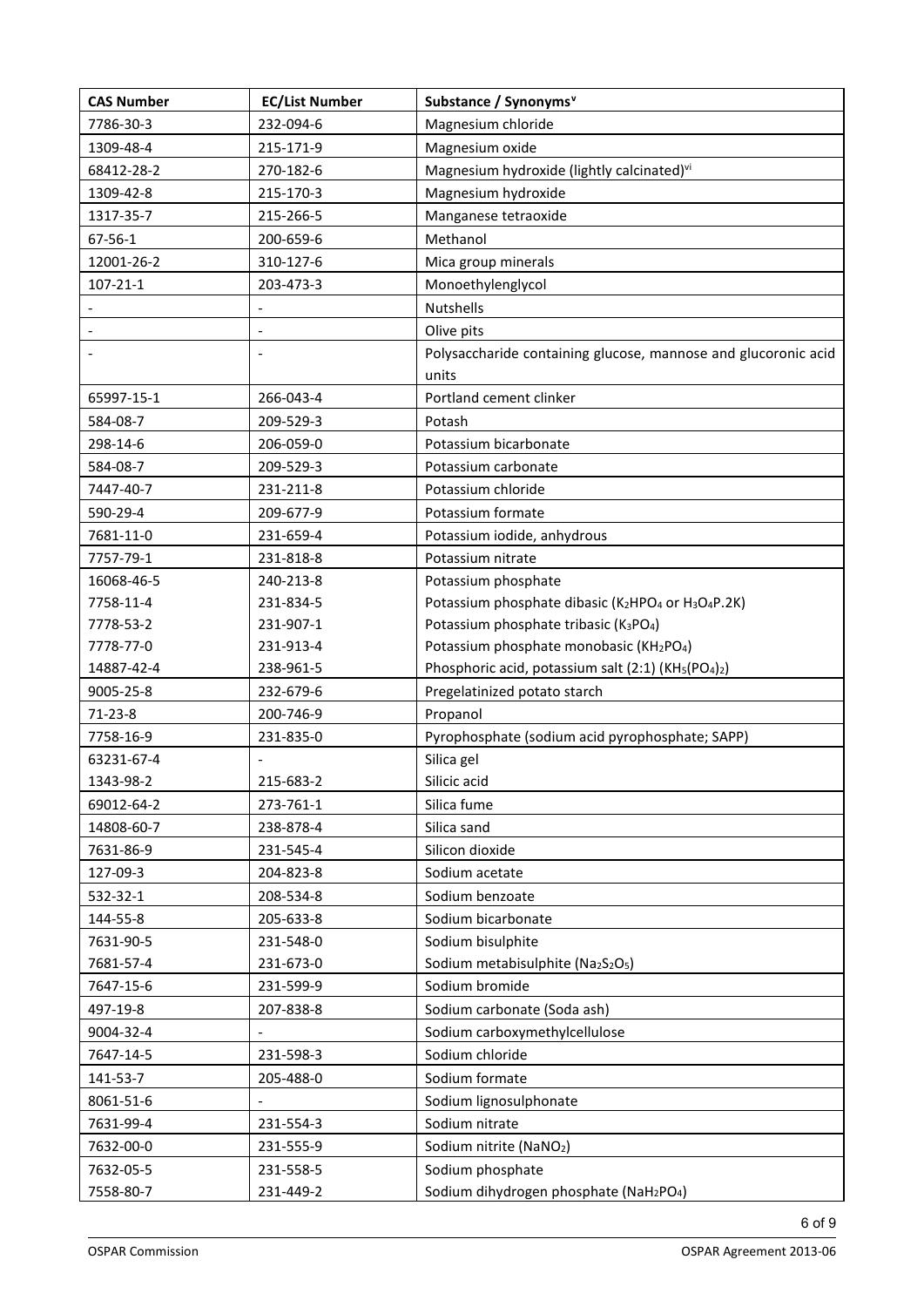| <b>CAS Number</b> | <b>EC/List Number</b>    | Substance / Synonyms <sup>v</sup>                                                                    |
|-------------------|--------------------------|------------------------------------------------------------------------------------------------------|
| 7601-54-9         | 231-509-8                | Sodium phosphate (Na <sub>3</sub> PO <sub>4</sub> )                                                  |
| 7722-88-5         | 231-767-1                | Sodium pyrophosphate (Na <sub>4</sub> P <sub>2</sub> O <sub>7</sub> )                                |
| 7758-29-4         | 231-838-7                | Pentasodium triphosphate (Na <sub>5</sub> P <sub>3</sub> O <sub>10</sub> )                           |
| 7785-84-4         | 232-088-3                | Trisodium triphosphate ((NaPO <sub>3</sub> ) <sub>3</sub> )                                          |
| 10124-56-8        | 233-343-1                | Sodium polymetaphosphate / Sodium hexametaphosphate                                                  |
|                   |                          | $(Na_6(PO_3)_6)$                                                                                     |
| 10361-03-2        | 233-782-9                | Sodium metaphosphate (NaPO <sub>3</sub> )                                                            |
| 14691-80-6        | 238-735-6                | Trisodium diphosphate (Na3HP2O7)                                                                     |
| 50813-16-6        | 256-779-4                | Sodium polymetaphosphate / Metaphosphoric acid, sodium                                               |
|                   |                          | salt)                                                                                                |
| 65185-91-3        | 265-604-0                | Trisodium trihydrogen bis phosphate (Na <sub>3</sub> (PO <sub>4</sub> ) <sub>2</sub> ) <sup>vi</sup> |
| 1344-09-8         | 215-687-4                | Sodium silicate                                                                                      |
| 6834-92-0         | 229-912-9                | Sodium metasilicate (Na2SiO3)                                                                        |
| 13870-28-5        | 237-623-4                | Disodium disilicate (Na2Si2O <sub>5</sub> )                                                          |
| 13472-30-5        | 236-741-3                | Tetrasodium orthosilicate (Na4(SiO4))                                                                |
| 13870-30-9        | 237-626-0                | Disodium trisilicon heptaoxide (Na2Si3O7)                                                            |
| 15593-82-5        | 239-671-1                | Hexasodium diorthosilicate (Na6Si2O7)vi                                                              |
| 7757-82-6         | 231-890-9                | Sodium sulphate, anhydrous                                                                           |
| 7757-83-7         | 231-821-4                | Sodium sulphite                                                                                      |
| 14986-84-6        | 239-073-0                | Sodium tetraphosphate                                                                                |
| 7772-98-7         | 231-867-5                | Sodium thiosulphate (Na2S2O3)                                                                        |
| $50 - 70 - 4$     | 200-061-5                | Sorbitol                                                                                             |
| 9005-25-8         | 232-679-6                | Starch (without additives)                                                                           |
| 68476-78-8        | 270-698-1                | Sugarcane molasses                                                                                   |
| 12168-85-3        | 235-336-9                | Tricalcium silicate                                                                                  |
| $57-13-6$         | 200-315-5                | Urea                                                                                                 |
|                   | $\overline{\phantom{a}}$ | Vegetable fibre                                                                                      |
| 1318-00-9         |                          | Vermiculite                                                                                          |
| 68608-58-2        | 271-787-8                | Whey, Protein-free                                                                                   |
| 92129-93-6        |                          | Whey lactose low                                                                                     |
|                   |                          | Whey permeate                                                                                        |
|                   |                          | Wood fibres                                                                                          |
| 11138-66-2        | 234-394-2                | Xanthan gum                                                                                          |
|                   | Polymer                  | High MW hydroxy ethyl cellulose polymer                                                              |
|                   | Polymer                  | Hydroxypropylated cross-linked corn starch                                                           |

Hyphen (-) indicates that no CAS number or EINECS number is available.

No entry ( ) indicates that CAS number or EINECS number has still to be identified.

For guidance on how substances in REACH Annex IV, or substances falling under the criteria in paragraphs 7, 8 or 9 of Annex V, will be assessed by HMCS, please see the pre-screening document 'Further Guidance on the Assessment of the Toxicity of Substances under the Harmonised Pre-Screening Scheme of OSPAR Recommendation 2000/4' (OSPAR Agreement 2002-04)

7 of 9

<span id="page-6-0"></span><sup>i</sup> Does not include salts of heavy metals.

<span id="page-6-1"></span>ii For Substances classified by hazard statements H400, H410, H411, H412, H413, exceptions can be made from these criteria, providing the properties of the substances are different in seawater (e.g. pH effects of acids, bases, salts).

<span id="page-6-2"></span>iii Exception can be made based on expert judgement, for exposure routes not relevant to the marine environment, e.g. R49 *May cause cancer by inhalation*. Under such circumstances, Details of all exposure routes relevant to the CMR properties must be